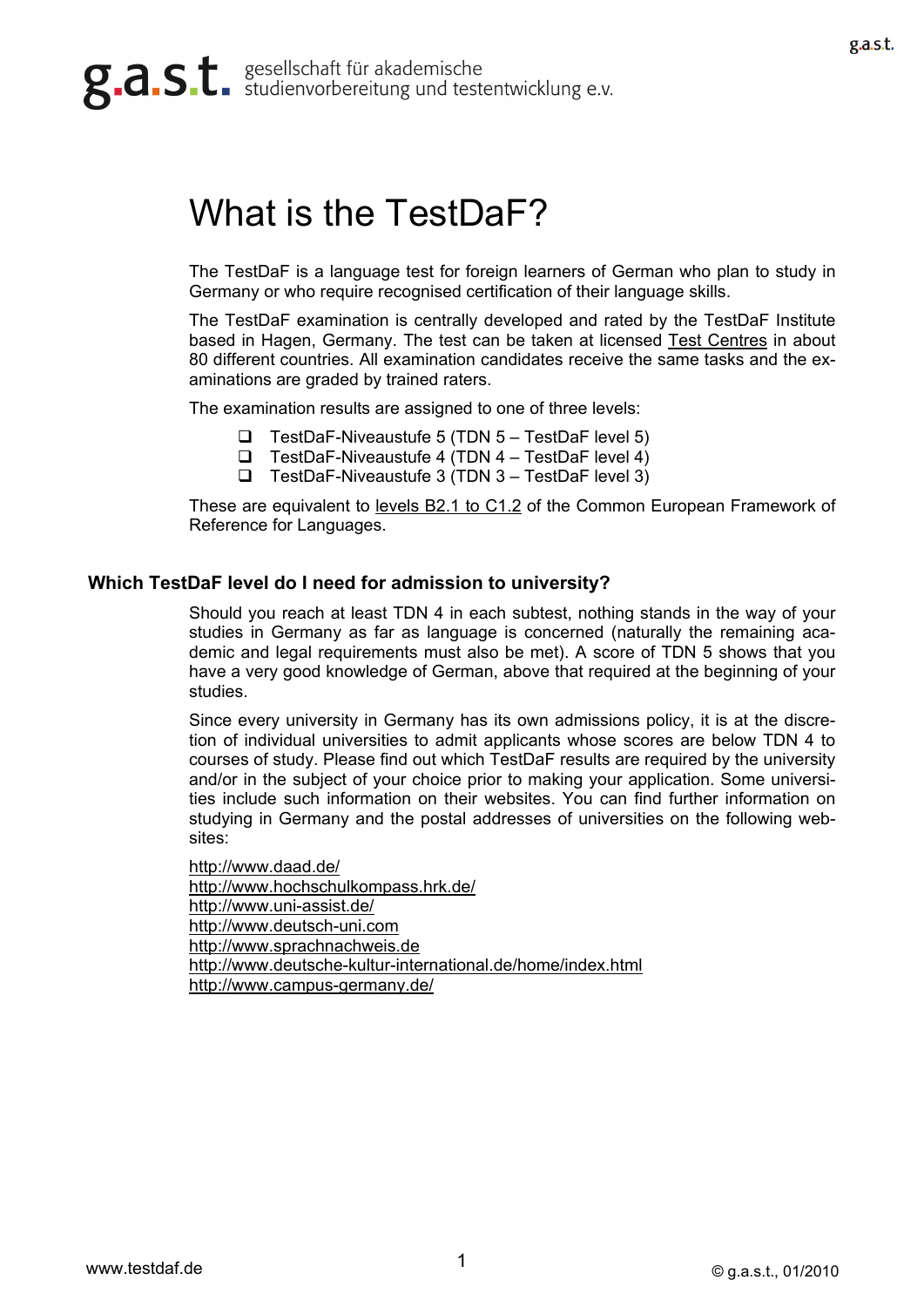# **Who can take the TestDaF?**

- $\Box$  Intermediate to advanced learners of German who wish to obtain a differentiated assessment of their language skills.
- $\Box$  Applicants for a place at a German university.
- $\Box$  People requiring internationally recognised evidence of their knowledge of German for their further academic or professional career at home or abroad.

If you have started learning German only recently, it is advisable to wait until you have reached an intermediate level before registering for the examination. You can do an online placement test on the TestDaF Institute website to find out if you are already [Fit for the TestDaF](http://www.testdaf.de/teilnehmer/tn-vorbereitung_test.php?id=1). It only takes ten minutes to complete and will give you a rough idea of your level.

## **What are the TestDaF's advantages?**

- All German universities recognise the TestDaF certificate. With a score of TDN 4 in all four subtests you will be able to get admission to an academic degree course, provided that the university of your choice accepts the other elements of your application. Admission for candidates whose scores are below TDN 4 is at the discretion of individual universities, depending on factors such as the course subject, type of degree awarded and course duration.
- $\Box$  The TestDaF assesses the language skills necessary for study in Germany. The content and tasks of TestDaF are all related to academic, scientific and study-relevant topics.
- □ The TestDaF assesses the four language skills separately (Reading Comprehension, Listening Comprehension, Written Production, Oral Production). The certificate shows four separate results, giving you a clear picture of your strengths and weaknesses in each skill.
- $\Box$  You can sit the TestDaF in your home country and your certificate is sent directly to you. You no longer have to travel to Germany to sit a language test. This allows you to gather all the documents you need for your university application before travelling to Germany, saving you time and money.
- $\Box$  The TestDaF allows you to focus on specific preparation. To get to know the structure of the test you can work on the model tests, which you can find on our websites ([Modellsätze\)](http://www.testdaf.de/teilnehmer/tn-vorbereitung_modellsatz.php), and on the sample tests authorised by the TestDaF Institute [\(Musterprüfungen](http://www.testdaf.de/teilnehmer/tn-vorbereitung_training.php)). Moreover, the subtests are always at the same level of difficulty, regardless of when you sit the examination.
- □ The TestDaF Institute operates a world-wide network of licensed Test Centres whose staff will be glad to provide you with further information and advice on the test. DAAD lecturers, Goethe Institutes, language centres and university departments of German studies or German embassies and consulates can also provide you with information.
- $\Box$  The TestDaF certificate is valid for an unlimited period of time.
- $\Box$  You can resit the examination as often as you wish if you are not satisfied with your result.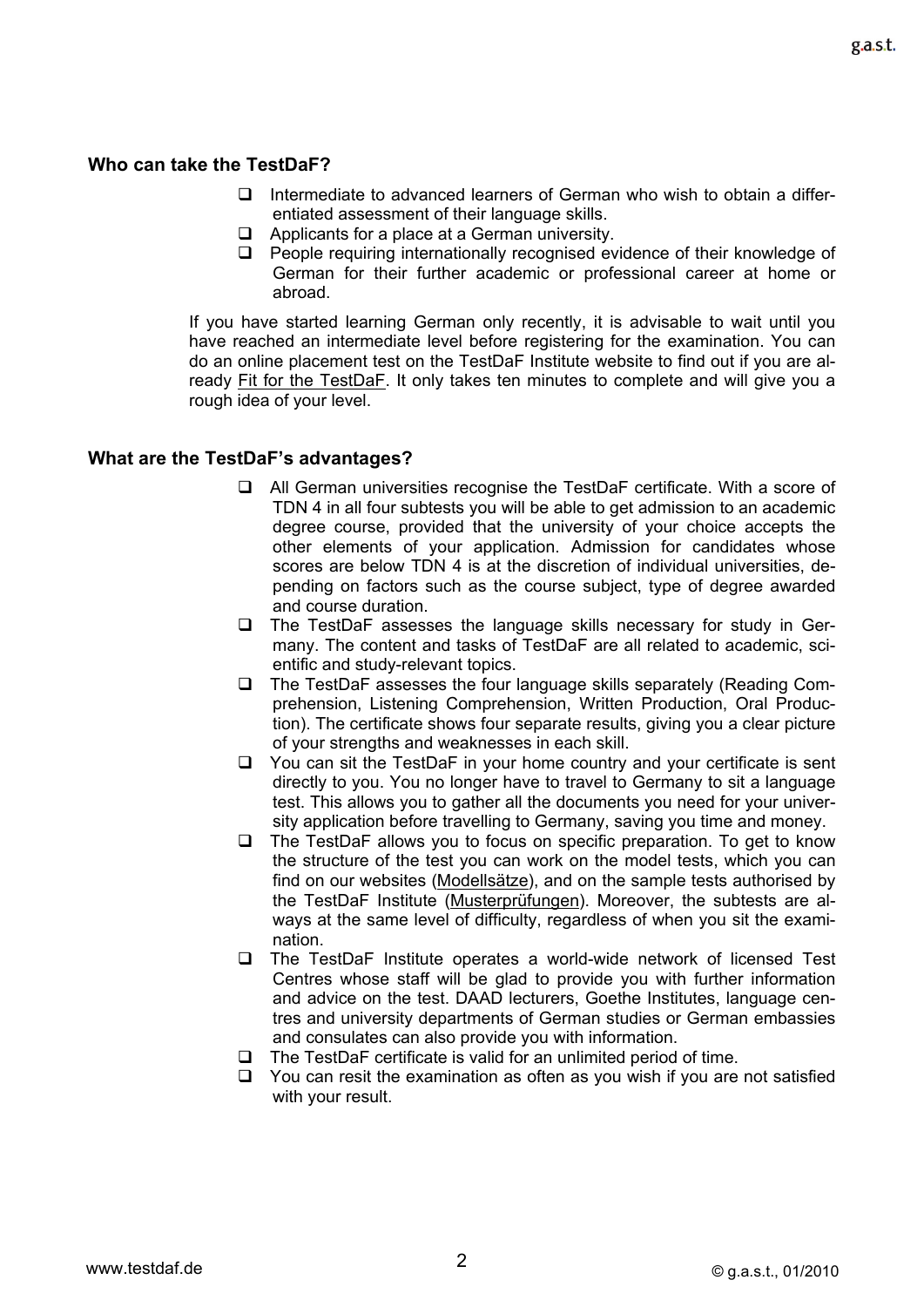#### **How can I prepare for the TestDaF examination?**

You can prepare for the examination in a number of different ways: on your own, with online support from [http://www.deutsch-uni.com/,](http://www.deutsch-uni.com/) in language courses, or with an eTandem partner. Please see our website under [Preparing for the TestDaF](http://www.testdaf.de/teilnehmer/tn-vorbereitung.php) for further details.

#### **Where and when can I take the TestDaF?**

You can take the TestDaF at a licensed [Test Centre in your home country](http://www.testdaf.de/teilnehmer/tn-pruefung_testzentren_welt.php) or at one of over 170 [Test Centres in Germany](http://www.testdaf.de/teilnehmer/tn-pruefung_testzentren_de.php). Examinations are held several times a year. You can find the [exact dates](http://www.testdaf.de/teilnehmer/tn-pruefung_termin.php) on the TestDaF website. Alternatively, contact your nearest Test Centre.

#### **How much does it cost?**

An examination fee is due when registering for the TestDaF. Please enquire at your nearest Test Centre as the fee differs from country to country.

#### **How and when do I have to register for the TestDaF?**

You can register for the TestDaF via the internet: [www.testdaf.de.](http://www.testdaf.de/) There you choose the country, the city and the Test Centre where you would like to take the test. The period of registration begins about eight weeks before the examination date and lasts four weeks. During this period you can also withdraw from the test. In this case up to 15% of the examination fee will be retained for administrative expenses. Should you withdraw after the closing date for registration the examination fee will not be refunded.

#### **How and when do I get my result?**

Your Test Centre will send you a certificate with your results six to eight weeks after the examination. On the reverse of the certificate, you will find a [description of the](http://www.testdaf.de/teilnehmer/tn-info_nivea.php)  [performance](http://www.testdaf.de/teilnehmer/tn-info_nivea.php) features for each subtest, giving you a detailed assessment of your language skills (can-do statements).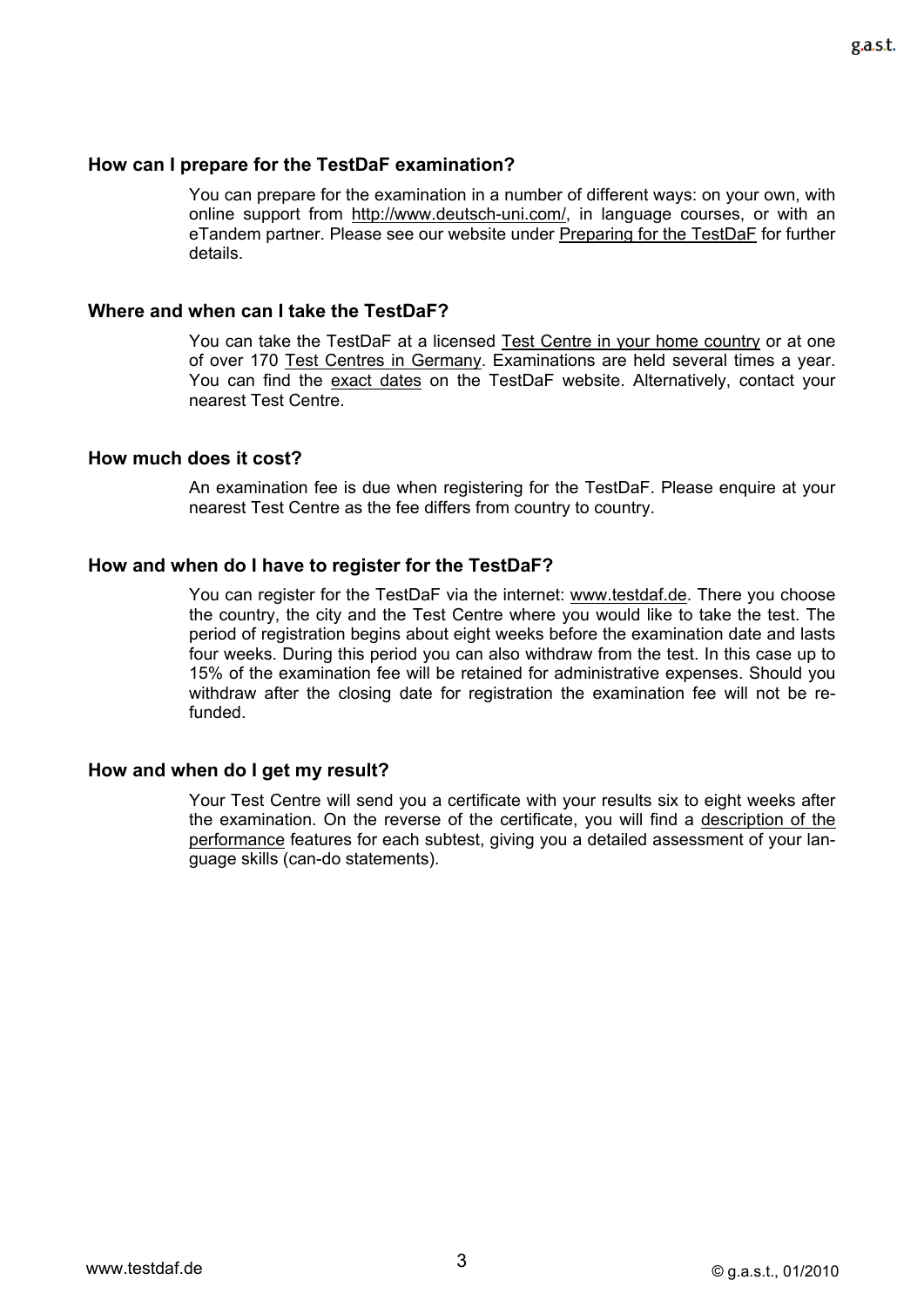# **What does the TestDaF look like?**

All the topics and tasks in the test are situated within the general context of higher education. They are intended for applicants of all academic disciplines.

The TestDaF comprises four subtests:

| <b>Subtest</b>                                                     | <b>Tasks</b>                                                    |
|--------------------------------------------------------------------|-----------------------------------------------------------------|
| <b>Reading Comprehension</b>                                       | 3 reading texts with 30 items<br>Duration: 60 minutes           |
| <b>Listening Comprehension</b>                                     | 3 listening texts with 25 items<br>Duration: approx. 40 minutes |
| <b>Written Production</b>                                          | 1 writing task<br>Duration: 60 minutes                          |
| <b>Oral Production</b>                                             | 7 speaking tasks<br>Duration: approx. 30 minutes                |
| Overall examination duration (without breaks) : 3 hours 10 minutes |                                                                 |

# **Reading Comprehension**

You are asked to prove your ability to understand written texts related thematically and linguistically to the field of higher education. You are asked to treat a set of tasks which require comprehension of context and detail as well as implicit information. There are three texts at variable levels of difficulty. The text types and task types also vary. (Short texts on everyday life at university, newspaper / magazine articles and articles from academic journals).